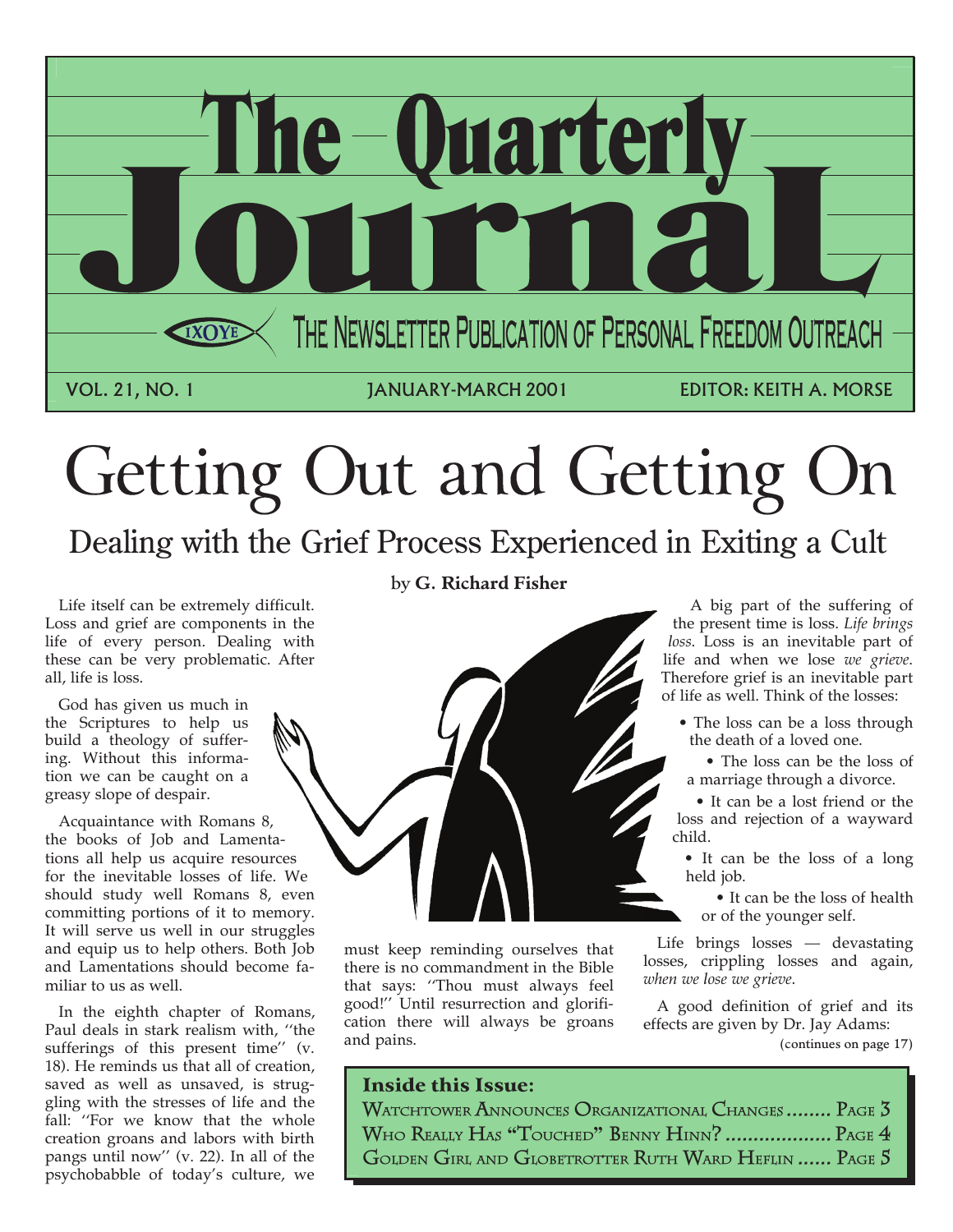30. *Good Morning, Holy Spirit*, op. cit., pg. 20.

- 31. *He Touched Me*, op. cit., pg. 13.
- 32. Ibid., pg. 14.
- 33. Ibid., pp. 19-20.
- 34. Ibid., pg. 19. 35. Ibid., pp. 36-37.
- 36. Ibid.
- 37. Ibid., pg. 87.
- 38. Ibid., pg. 105.
- 39. *Toronto Globe and Mail's Fanfare* magazine, Feb. 15, 1978, pg. 11.
- 40. See *Good Morning, Holy Spirit*, op. cit.,

#### GETTING OUT

(continued from page 1)

''Grief may be called *a life-shaking sorrow over loss*. Grief tears life to shreds; it shakes one from top to bottom. It pulls him loose; he comes apart at the seams. Grief is truly nothing less than a lifeshattering loss.''1

That life-shattering sorrow called grief, we must not forget, has the power to enslave if not handled properly.

How about that person who gives his life to a cult? That individual gives himself or herself to an illusion, a delusion, perhaps for years. They stake their eternity on the group and its teachings. However, when they attempt to break free, there can be a painful and even excruciating awareness of major losses. Major grief may set in and that person has to begin the long hard process of dealing with that grief. The old spiritual says: ''It's not an easy road.'' At times we may feel that is an understatement.

The first thing that needs to be established is:

#### **THE FACT OF GRIEF IN EXITING**

What a strange phenomenon in Numbers 11 that when the going got rough (in the wilderness) the people of God cried out to go back into the bondage of Egypt. It was a case of selective memory and having to feel good. Sometimes the comfort of the known feels better then the fear of the unknown, even if that known has many downsides. It takes courage and

pg. 28 and *Toronto Globe and Mail*, Dec. 25, 1976.

41. *Christianity Today*, Oct. 5, 1992, pg. 54.

42. *He Touched Me*, op. cit., pg. 48.

- 43. Ibid., pg. 49, italics in original. 44. Benny Hinn Testimony, July 19, 1987,
- op. cit.
- 45. *He Touched Me*, op. cit., pp. 50-51.
- 46. Ibid., pg. 120.

47. Benny Hinn sermon, *Double Portion Anointing*, Part #3, Orlando Christian Center, Orlando, Fla., April 7, 1991. From the series, *Holy Ghost Invasion*. TV#309, tape

grace to traverse a wilderness. Risks of faith are difficult and scary. Trust and obedience often have to work in the absence of feelings or even against feelings.

Think about what has been lost in the years of cult involvement and investment. In some cases:

• The loss of years of time.

• The loss of family and friends.

• The loss of large amounts of money.

Loss, loss, loss. In other cases:

- The loss of morality.
- The loss of children.
- The loss of a spouse.

More loss. And in other cases:

• An entire family lost with the agony of ''we helped mislead them'' and feeling totally ashamed for being so stupid or so ignorant.

And finally, in extreme cases:

• The loss of an identity surrendered to the organization.

• The loss of an entire lifetime.

• The loss of a social life and social skills.

• The loss of an education and now no job skills.

• The loss of a desire to ever trust again.

• The loss of all hope.

Written in large letters over the exiting cult member is the word LOSS. A good book title would be: *The Scarlet L*.

So it is not only doctrinal issues that we *must* deal with but heart, soul and

on file.

48. Benny Hinn, *This Is Your Day*, June 11, 1997, tape on file.

49. *He Touched Me*, op. cit., pg. 169. 50. Ibid.

51. Benny Hinn Miracle Crusade highlights, Trinity Broadcasting Network, date unknown, tape on file, emphasis added.

52. *He Touched Me,* op. cit., pg. 196.

53. Benny Hinn, *This Is Your Day*, Nov. 12, 1998, tape on file.

54. *He Touched Me*, op. cit., pg. 196.

emotions that are delicate and maybe even broken. Thank God we have a Savior who ''heals the brokenhearted'' (Luke 4:18). The doctrinal issues must be woven into the practical issues of life and living. Position in Christ for instance gives great encouragement and morale to a floundering ex-cultist.

If the exiting cult member is genuinely saved, he or she has God's grace, God's Spirit and God's promises. On a human level he needs skillful, caring, biblical, grief helpers. He needs real support to learn to apply the means of grace.

If he is saved, it is not that he does not have joy and gratitude for salvation and for the Savior but that he is a complex being who experiences conflicts, emotions and a range of ups and downs from the grief process triggered by the losses. We can see in the Psalms the wide range of emotions and emotional turmoil triggered by the stresses of life. We must be keenly aware and sensitive to the *fact of grief in exiting*.

Second, we must think about:

#### **THE FACES OF GRIEF**

What does grief look like? What are we dealing with? What do we experience when loss triggers grief? What kind of terrain does grief offer us? If we know the many faces of grief, it will aid us in processing our own grief and in helping others process theirs.

The book of Lamentations is only five chapters. Yet, it is a book that deals with acute, devastating and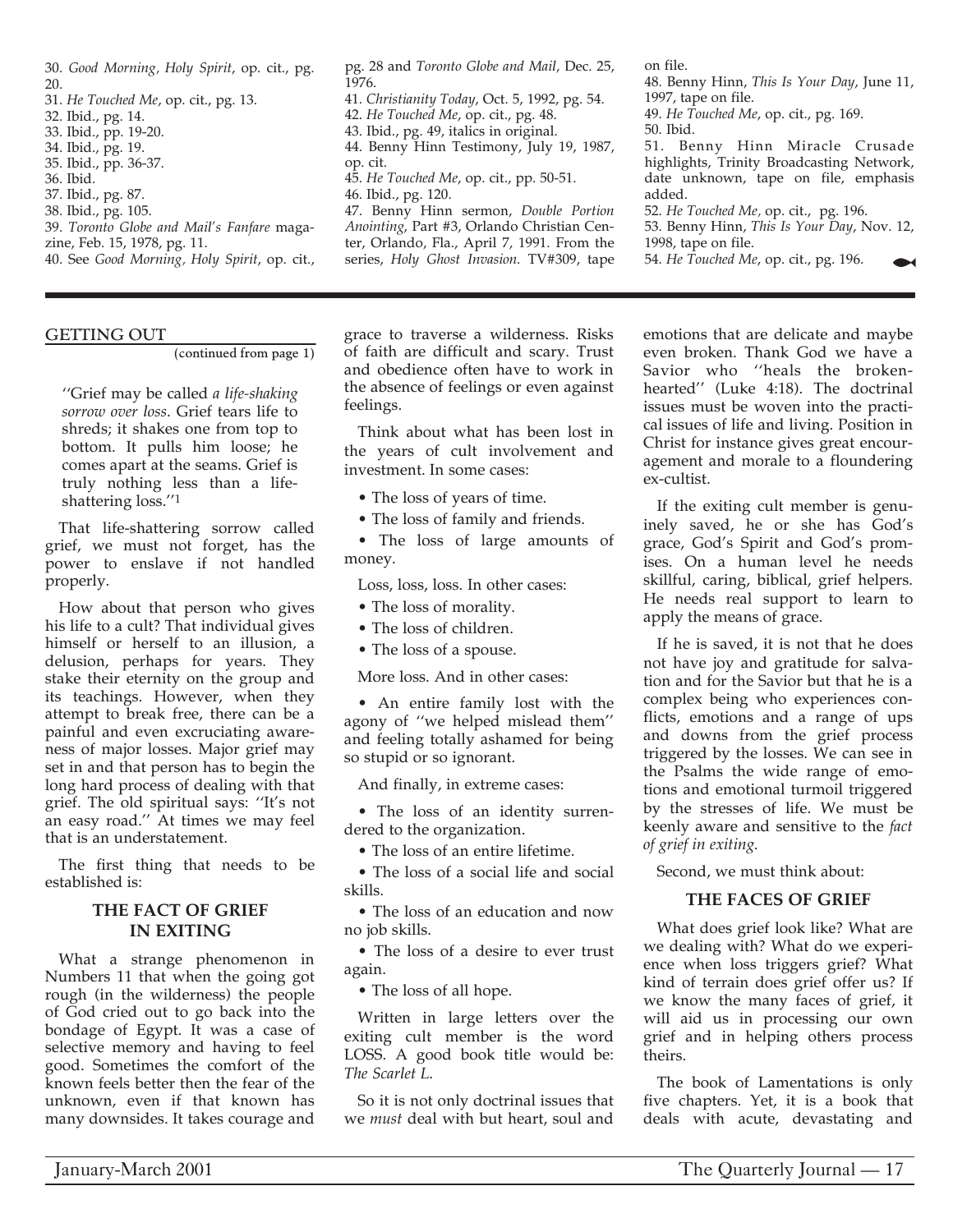catastrophic loss. Jeremiah sits in the rubble of his beloved but destroyed city — Jerusalem. He has lost his city, many friends, his occupation, his house of worship, probably many relatives. The Babylonians have taken everything away and left the unemployed prophet sitting in ashes. In the last two years of the siege of Jerusalem by Babylon, the residents of the city had been reduced to a diet of weeds and grass. The excavations in Area G of Jerusalem revealed that the instances of pin worms and tape worms had increased tenfold during the siege years. The horrific reverberations are hard for us to grasp. And that was only the beginning.

The excruciating grief drips off of every chapter of Lamentations. This book, along with Job, becomes the model and textbook for grief counseling. I have never come across anyone to date who has expounded this book for that purpose, so here is a good project awaiting someone.

In Lamentations his loss is coupled with loneliness, and compared to widowhood and slavery (1:1). Crying, tears, absence of comfort, affliction, unrest, dire straits, are the words used in chapters 1-3. In 1:12, Jeremiah says it feels as though God has maliciously inflicted this sorrow on him. All perspective is gone. The loss of comfort is a recurring theme  $(1:2.9.17.21).$ 

So there are definite, traceable emotions and experiences that we cycle through, again and again, as we process grief. We can find these not only in Lamentations and Job but in parts of Psalms and other Scripture. For the sake of clarity I will try to catalog and describe the major components of the face of grief. In isolating each, we must remember that it is not as clear cut and simplistic as a list but that the elements swirl and overlap often.2

1. *Shock and emotional upheaval.* Hearing of the death of His friend Lazarus, John 11:35 tells us: ''Jesus wept.'' There are tears of grief found in Scripture in Genesis 23:2, 2 Samuel 18:33 and Acts 8:2. Paul did not say it was wrong to sorrow but rather that we sorrow in hope (1 Thessalonians 4:13-18). The world has a hopeless sorrow that leads them to despair. So tears may come unsought and unexpected. As the tears fall, we can affirm that God cares and understands.

Though tears are mentioned 35 times in the Bible, the Psalmist reminds us that: ''Those who sow in tears shall reap in joy'' (Psalm 126:5).

2. *Pangs of guilt.* There can be the tendency in difficult times to idolize the cult and to selectively remember some of the comforts experienced in the group. This can exaggerate the bad points of the one grieving, filling them with a sense of guilt. Since cults often operate by guilt manipulation, it is easy for one exiting to take on even more guilt as old wounds and old memories surface.

When the guilt strikes, there is the tendency to agonize and wonder, ''Am I the one who is wrong? If I am right in this why do I feel so miserable? Look how happy they all seem.'' The ex-cultist had always been willing to take the blame while in the cult, so why not now?

Imagine if health problems begin after exiting the cult — problems that would have occurred anyway. The person begins to second-guess himself and it is easy for him to believe that what is occurring is punishment or chastisement from God.

3. *Disorienting fear.* Sleep loss may accelerate this. If a person is not thinking clearly, panic can set in. Extended sleep deprivation can cause hallucinations, voices and ''visions.'' Cultists are taught to be afraid of anyone and anything outside the cult. Therefore, who can be trusted?

Perhaps as the person is misunderstood by the untaught, it only leads to more fear. Perhaps there are the old ''tapes'' playing in the head of the ex-cultist and he is overwhelmed by fear of retaliation by the leader or leaders or even God Himself. If the person has been browbeaten and constantly told: ''You are wrong — you are wrong.'' Then no matter what they think, they are wrong. Not able to think biblically yet they may believe and rehearse lies (Philippians 4:6-9).

4. *Crippling depression.* It may be the fear or the guilt or the confusion that triggers the depression. When a person is alone with their thoughts and for years have had a negative mindset he may easily believe, ''No one cares'' or ''What's the use of trying'' or ''When will I ever level out'' or ''Maybe they were right after all.''

With feelings of security gone and many relationships shattered, it may add to gloom and doom. Jeremiah cried out, ''My soul sinks within me'' (Lamentations 3:20). Given the right dynamics anyone can be prone to depression although we do not have to give into it or wallow in it. At any low time of life we must get one foot in front of the other and live to please God, not give in to feelings.

5. *Irrational anger.* The emotion (the inner feeling) of anger is not necessarily sin (Ephesians 4:26). If those emotions are vented in outbursts and verbal abuse, it is sinful (v. 29). When negative feelings rise in regard to the deception and misleading of the cult it can issue out in deep resentment, feelings of revenge and rage. This all becomes a confusing part of our hurt feelings and frustrations.

Hostility can be sinfully directed at self or others in close range and even toward God. The sinful manifestations of anger, either with exploding or burying the emotions, can cause even more guilt and complicating problems. We may feel justified in our angry responses since ''Look at what they did to me'' sounds like logical rationale. Prayer for one's enemies, as well as patience, must be practiced. Pouring oneself into study efforts and learning effective ways to reach others in the old system is a far more positive and biblical response.

6. *Numbing apathy.* One can give up the hostile feelings and shift into not caring. Thoughts of ''No one understands what I have been through so why bother'' begin to sound reasonable. The inner pain can trigger thoughts of: ''I just want to be left alone.'' The grieving person can withdraw not wanting to relate to the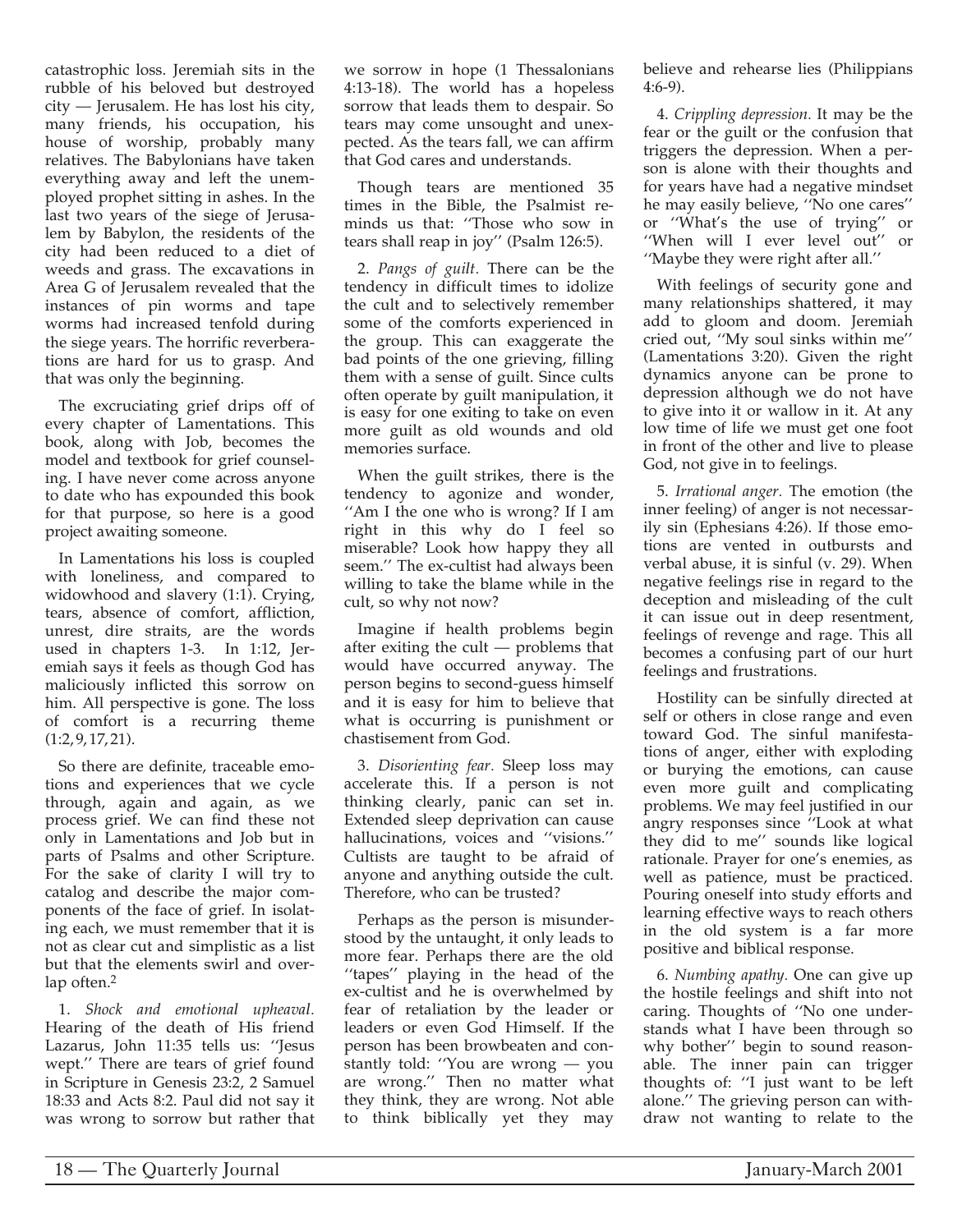world. They may try to shelter themselves from more letdowns and disappointments. They have had drilled into them that churches are bad and they don't want the difficulty of trying to negotiate with a new people that they may not be able to trust. Aloneness feels safer — for now. If this continues too long it can be deadly and dangerous.

7. *Unchallenged bitterness.* We can nurse our wounds to such a degree that we fall into prolonged bitterness. In Mark Ammerman's novel, *The Rain from God*, the old Indian woman, Silvermoon, describes how she entertained and coddled her anger. We could substitute the word bitterness in the place of anger:

''I chewed on the meat of my anger for many seasons until only the bones remained. Then I sucked on the bones until even the taste of the meat was gone. Then I carried the bones about in a bag which rattled your name whenever I walked. Then I lay them near my bed and saw them only when I slept or when I woke. Then I arose one morning and looked upon the sad, dry bones, and I wondered at my foolishness.''3

When we chew on bitterness, we are the ones poisoned. When we carry bags of bitterness we are the ones worn out. Entertaining bitterness is foolish and sinful. We are commanded in the New Testament to "put away bitterness" (Ephesians 4:31).

Bitterness may knock at the door but we do not have to invite it in. It may call us but we can refuse to respond. It may poke its head in the entrance but we do not have to entertain and feed it. It may peek in the window but we must pull the shade. Far better to shun the bait than struggle in the snare.

8. *Healthy adjustment.* This is where the person latches on to all the help he can get and accepts the loss and begins to rearrange his life. He is able now to cope with the roller-coaster ride as the curves come less often and the drops are not as steep. He is getting on with his life. The above cycle (points 1-7) may occur from time to time but with less ferocity and the person understands what is happening and stays on course, operating by principle, priority and planning not feeling. People in good adjustment no longer feel a need to vent hostility or bury rage but are now seeking ways to be a blessing to others.

It must be emphasized that getting to adjustment *may take months for some and years for others*. Everyone is different and we must take people where we find them, not beat them down for not getting in a groove of our imaginary timetable. Their ''work'' is not easy and neither is the ''work'' of those who minister to them. The Puritans said ''grief is hard work.''

The third big point is:

#### **THE FUNDAMENTALS OF GRIEF COUNSELING**

We all have seen on various Justice buildings the lady with the blindfold and the scales. As we picture the scale and think of all the weight of grief on one side, what is it that can possibly balance the scale? Grief causes our lives to plummet down out of balance and it is not as simple as saying, ''Just get rid of the grief.'' It seems stuck to the scale. We need a balancing factor on the other side to stabilize and balance out our lives.

There is something very significant in Lamentations. It is a key for us as we process our losses and assist others in theirs. Lamentations 1:2, 9, 16, 17, 21 all have as their common theme the word comfort. Jeremiah says that what he needs more than anything else to balance his grief is comfort. He cries out for comfort.

The biblical answer then is *comfort*. As we turn to 2 Corinthians 1:3, we find that God is called the ''God of all comfort.'' In verse 4 Paul says God will ''comfort us.'' The English word comfort means to fortify or strengthen. I need large heaps of comfort on the other side of the scale. The Greek word for comfort (*paraklesi*) means encouragement, consolation and the alleviation of grief, to soothe.4

Remember also that the precious Holy Spirit is called the ''Comforter.''

Life need not be totally out of balance under the burden if I can get hold of resources to strengthen and fortify me. If sorrow, loss and grief are an inevitable part of life — how can I negotiate through it all? How can I balance the scale?

The larger question however is: *''How can I get the comfort and how do I minister to others?*

Realizing that so many get stuck in grief, what can I tell them to help move them on and to help them mature spiritually? What can I give them to balance the scale? We must know the resources God has given us for comfort. I would suggest at least three.

A. **Commitment to Christ.** In 2 Corinthians 1:2-3, Paul reminds us of the grace, peace and comfort that comes from the Father and Jesus Christ. To experience these things we have to have a personal union with  $I$ esus — that is be vitally linked to Him. We must receive Christ (John 1:12) and not just some idea of Christ.

To have a personal relationship with Jesus Christ means we are eternally united to the one who is the God-man, born of a virgin, dying and then rising in a glorified body. The one in whom dwells all the fullness of the Godhead bodily (Colossians 2:9). To know Him in a personal way is to have life eternal.

The God of all comfort will give comfort to His children. He will give comfort for every aspect of grief. God wants to comfort us and it is in relationship to our knowing Jesus as Lord and Savior.

We are further assured by Scripture in 2 Corinthians 1:4-5 that God comforts us not just to make us comfortable but that *we might be comforters*. We are assured in these verses that whatever has happened or is happening, God will use it for our greater training. It fleshes out a bit more of Romans 8:28.

Marilyn Heavilin lost three children but she assures us: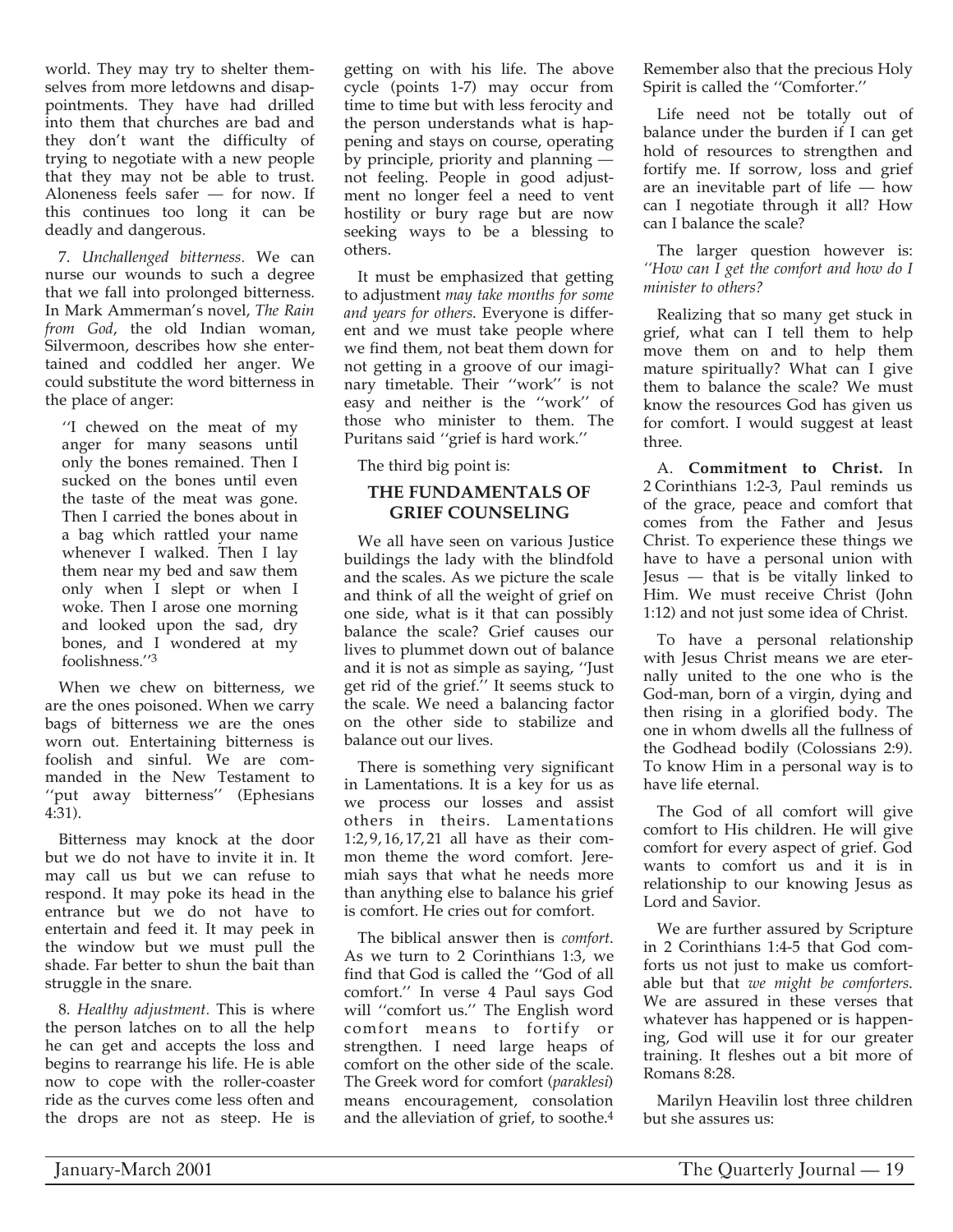''Friend, don't give up. As you go through this December of your life, God is willing to walk beside you. He understands when you have hard days; He understands you are grieving because of the terrible loss you've suffered. Look around you and see the roses: the friend who is standing with you, the memories of your loved one, the Scripture God has given you, the kindnesses others have offered, the work God is doing in your heart. Gather those roses, and let their refreshing aroma fill your life with a confidence that Jesus hears and cares about you.''5

Her union with and faith in Jesus brought her through and gave her great comfort in her losses.

Ex-cultists, disillusioned by the cult, will only become cynical without Christ. They will exchange one bondage for another. John 8:36 reminds us that, ''Therefore if the Son makes you free, you shall be free indeed.''

B. **Commitment to the Word of God**. God's Word is an incredible source of comfort. In Romans 15:4, we are instructed: ''For whatever things were written before were written for our learning, that we through the patience and *comfort of the Scriptures might have hope*.'' The grieving Christian *must* stay in the Word. Remember John 8:32 says: ''the truth shall make you free'' and Romans 10:17 assures us that faith comes by the Word of God. Both comfort and faith are ministered in the pages of Scripture. Satan will do everything in his power to keep us from it.

The grieving Christian cannot live on feelings. As well, we do not live on explanations — we live on promises! Grieving, Jeremiah remembered and called to mind God's mercies and promises and in this found hope (Lamentations 3:21-26).

#### Here is how it works:

You face a day where you feel weak. You feel extremely vulnerable and have no strength. Then you turn to Isaiah 40 and your eyes land on verses 29-31:

''He gives power to the weak, And to those who have no might He increases strength. Even the youths shall faint and be weary, and the young men shall utterly fall. But those who wait on the Lord shall renew their strength; They shall mount up with wings like eagles. They shall run and not be weary. They shall walk and not faint.''

You take heart and realize that God is bigger than your weaknesses. Inner strength returns and the comfort of God floods your mind and soul.

You lay in bed at night, alone. All of a sudden you are hit with panic and fear. You are afraid. Then your mind turns to Isaiah 41:10:

''Fear not, for I am with you. Be not dismayed, for I am your God. I will strengthen you. Yes, I will help you. I will uphold you with My righteous right hand.''

You realize and know that God is bigger than all your fears and that comfort banishes the fear.

You wake up feeling dry — spiritually dry. Inside you feel parched. You take your Bible and open to Isaiah 41:17-18 and read these words:

''The poor and needy seek water, but there is none. Their tongues fail for thirst. I, the Lord, will hear them. I, the God of Israel, will not forsake them. I will open rivers in desolate heights and fountains in the midst of the valleys. I will make the wilderness a pool of water and the dry land springs of water.''

Though you know and recognize the primary interpretation and the Messianic and Kingdom overtones, there is a secondary application that ministers incredible comfort as you realize that God sees, knows and cares and is bigger than your driest experience. Hope is rekindled as the Holy Spirit restores your soul. You are reminded that you have the One called ''the water of Life'' living in you.

One evening there is an overwhelming sense of confusion. You have never walked this way before. This experience is new terrain with no markers or sign post. It is a dark lonely road and you feel lost and disoriented. You don't know what's ahead. You have just never been this way before.

Looking for the comfort of the Scriptures, you continue in Isaiah reading up to 42:16 and you see these incredible words:

''I will bring the blind by a way they did not know; I will lead them in paths they have not known. I will make darkness light before them and crooked places straight. These things I will do for them and not forsake them.''

God knows the road and is bigger than our uncertainty.

When you feel disconnected and think you can't go on, there is great comfort in Isaiah 43:1-2:

''Fear not, for I have redeemed you. I have called you by your name. You are mine. When you pass through the waters, I will be with you; and through the rivers, they shall not overflow you. When you walk through the fire, you shall not be burned, nor shall the flame scorch you.''

Go to the Word of God for comfort. The comfort of the Scriptures is God's provision for hurting grieving people.

C. **Commitment to a Healthy, Well-Balanced Fellowship of Believers**. In short, stay attached to a local church in worship, fellowship and ministry. *You will prolong grief without fellowship.*

Though this may go against everything that was drilled into the one exiting, Hebrews 10:25 commands, ''Not forsaking the assembling of ourselves together.'' To be elitist, exclusive, or elusive is to be weak and deprived of comfort.

We often think of the Apostle Paul as a super-Christian. After all he was a church planter, missionary and the recipient of direct revelation. He wrote Scripture, did miracles, and made a trip to heaven. Surely he was